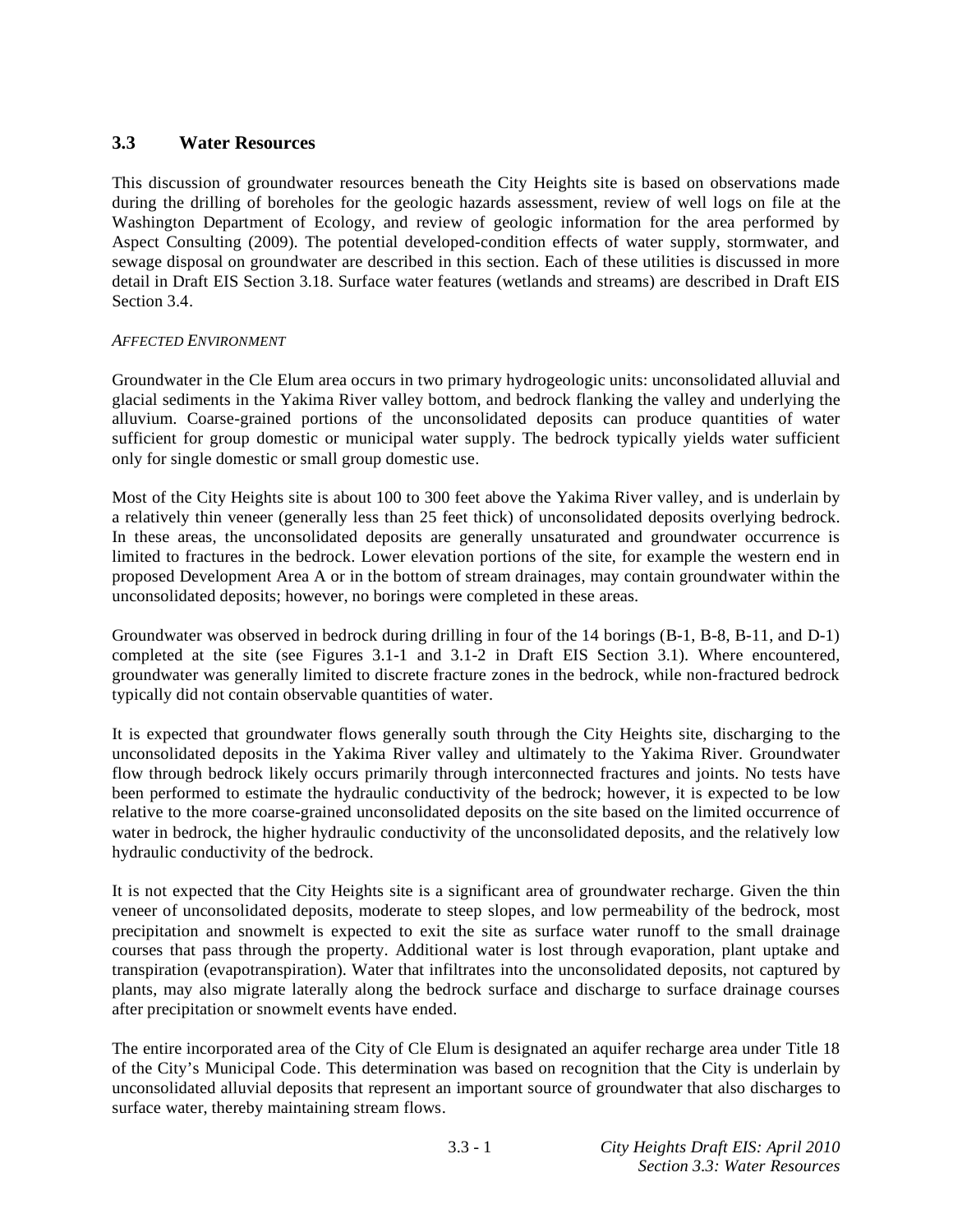Approximately 330 acres of the City Heights property is currently outside of the Cle Elum city limits, and therefore is not included in this designation. The portion of the City Heights site that is within the City limits (approximately 28 acres) is on a slope at a higher elevation than the rest of town, and is largely underlain by bedrock, which is not expected to act as a significant source of recharge compared to the more permeable, unconsolidated alluvial deposits that underlie the incorporated area. For these reasons, the aquifer recharge area designation would not likely be applicable to the City Heights site; however, specific technical investigations have not been performed to confirm this. Kittitas County Code (KCC) identifies no critical aquifer recharge locations within the County, and therefore none on the City Heights property (KCC 17A.08.010).

There is currently no consumptive use of groundwater on the City Heights site. South of the subject property, the City of Cle Elum does not currently use groundwater for water supply. The City operates a combined water system with the Town of South Cle Elum, utilizing surface water rights on the Yakima River (point of withdrawal east of the South Cle Elum bridge), and an infiltration gallery of shallow wells adjacent to the Cle Elum River west of Bullfrog Road. The Town of South Cle Elum operates two groundwater wells south of the Yakima River, approximately 1 mile south and downgradient from the City Heights site. These wells are used seasonally (mid-April through mid-September) to minimize the quantity of water used by the Town from the combined water system. The period of use corresponds to "flip-flop" in the Yakima River, when flows are augmented by releases from upstream dams during the irrigation season (personal communication with Jeff Louman, P.E., Huibregtse Louman Associates, engineering consultant to the City of Cle Elum, September 11, 2009).

A review of the Washington Department of Ecology well log database identified records for 25 water wells within about a one-quarter mile radius of the City Heights property. The well records indicate that these wells were proposed for domestic use. One domestic water supply well was identified on the subject property in the northeast quadrant of Section 26 (Township 20N, Range 15E) (Tax Parcel No. 19165, Parcel "C"). This well is not presently in use. The well owner of record is Andrew Kurtz. The well log shows that the well is 105 feet deep with a static water level at 65 feet below ground surface (bgs). Based on Township, Range and Section (TRS) data, six other well logs were identified that may be on the subject property, but without sufficient information to accurately identify their locations. Washington State Department of Health records (based on TRS) indicate that there are three Group B groundwater distribution systems and one Group A water supply system in the vicinity of the subject property (Aspect Consulting, August 2009).

No information is available on groundwater quality underlying the City Heights site. Groundwater quality results for the Town of South Cle Elum wells (1 mile downgradient from the City Heights site and on the south side of the river), downloaded from the Washington State Department of Health Department of Drinking Water online database, meet all Federal primary and secondary drinking water standards. The well water supply is chlorinated for domestic use (personal communication with Jeff Louman, P.E., September 11, 2009).

## *POTENTIAL IMPACTS DURING CONSTRUCTION*

Construction activities under any of the build alternatives have the potential to impact groundwater resources through the following mechanisms:

• Accidental releases of pollutants (e.g., fuel, hydraulic oil) from construction equipment that could migrate through surface soils and impact shallow groundwater quality.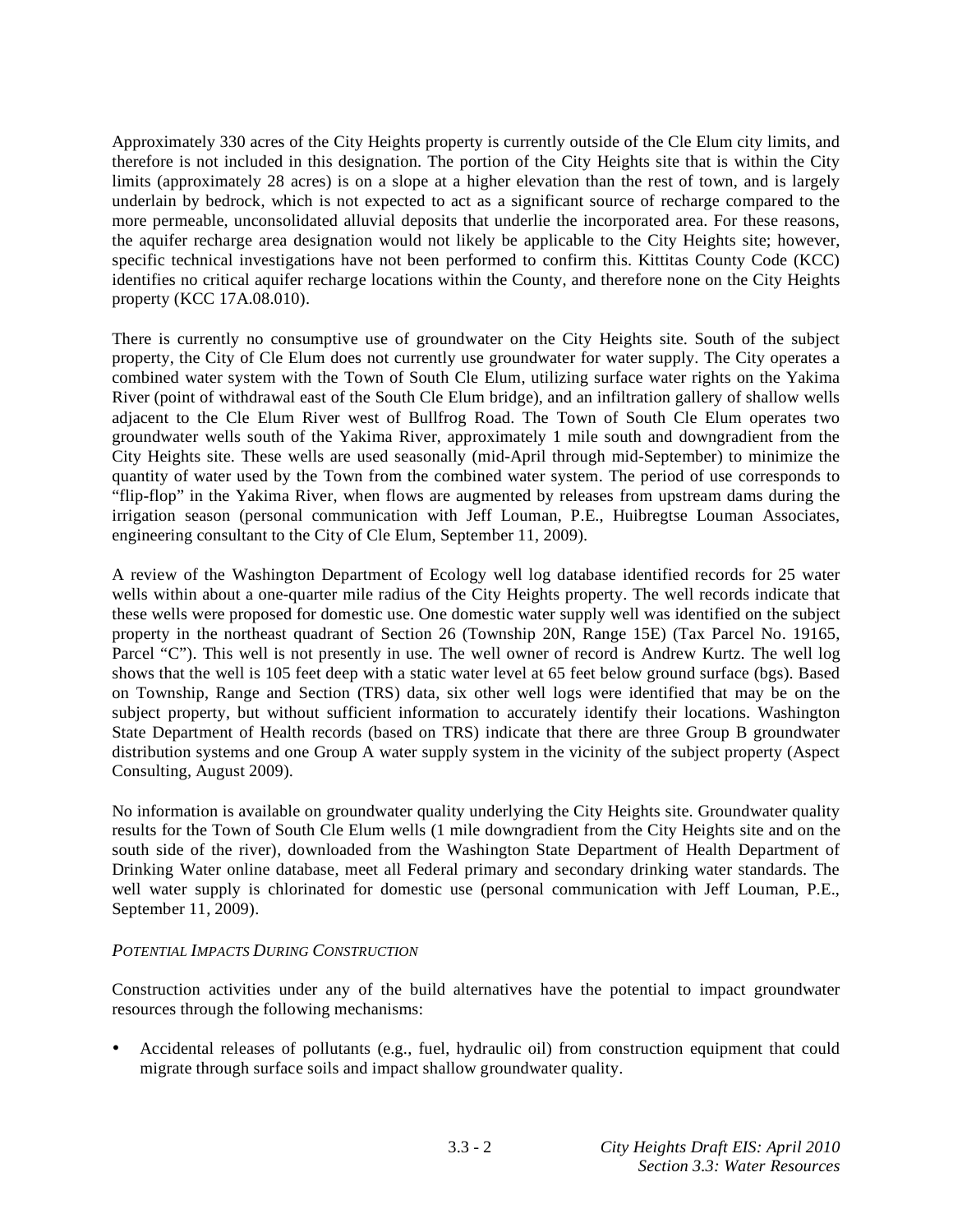- Infiltration of construction stormwater or dewatering water to the groundwater system that may contain oil, grease, sediment, or metals from construction equipment or disturbed soils.
- Short-term dewatering of saturated unconsolidated soils during trenching and installation of underground utility lines, temporarily reducing groundwater quantity.

Based on observations of existing groundwater conditions beneath the site, these impacts would be limited to short-term excavation activities at the far western end of the project site and potentially the lower elevations of the intermittent drainage courses. If left unaddressed, releases of pollutants or infiltration of water containing pollutants could result in impacts to groundwater quality; however, these risks would be addressed by proposed stormwater management measures and permit conditions described in the *Mitigation Measures* section below.

Based on the limited duration and extent of potential construction dewatering activities, any changes to groundwater quantity are not expected to constitute significant impacts.

Under the No Action Alternative, there would be no construction on the site at this time. Therefore, there would be no potential impacts to groundwater quantity or quality.

## *POTENTIAL DEVELOPED-CONDITION IMPACTS*

## **Water Supply Effects**

Under any of the conceptual land use alternatives, the area of the City Heights project within the City limits (approximately 28 acres) would be provided with water by the City from its existing water supply. The number of equivalent residential units (ERUs) allowable within this area (based on the minimum residential density allowed within the City limits of 4 dwelling units per acre) is 112; however, the actual number of ERUs in this area would need to be determined once a site-specific development plan is submitted for approval.

Northland Resources has applied to the City of Cle Elum to annex the remaining approximately 330 acres of the City Heights site to implement Alternative 1 or 2 of the proposed City Heights development. To address the increased demand on the City's water supply system from that portion of the project to be annexed, the City's water policy allows for two options. Under the City's water policy, the developer has the right to either contribute water to the City in sufficient quantity to serve the ERUs in the annexed area or purchase water from the City's excess supply at the rate of \$3,500 per ERU. Northland could procure and transfer new water rights to the City sufficient to meet expected annual demand for up to 875 Equivalent Residential Units (ERUs) within the development and is in the process of seeking approvals from the Department of Ecology for such a transfer (as described below). Water required to service up to 110 additional ERUs under Alternative 1 (for a total of 985) would be provided from the City's existing water rights related to the property already within the City limits. Any shortfall in the amount of water rights that Northland can transfer would need to be purchased by Northland from the City. Northland anticipates that it may need to purchase water from the City to serve up to 250 ERUs. Final amounts, to be determined after negotiations conclude with the Department of Ecology, will be included in the terms of a Development Agreement to be negotiated with the City. The *Mitigation Measures: Applicable Regulations* subsection below describes the process by which new water rights would be procured by Northland Resources and transferred to the City.

To best integrate into the existing City of Cle Elum/Town of South Cle Elum water system, the new water right would likely specify the City's existing surface water intake on the Yakima River as the point of diversion, although use of one or more groundwater supply wells to be operated by the City may also be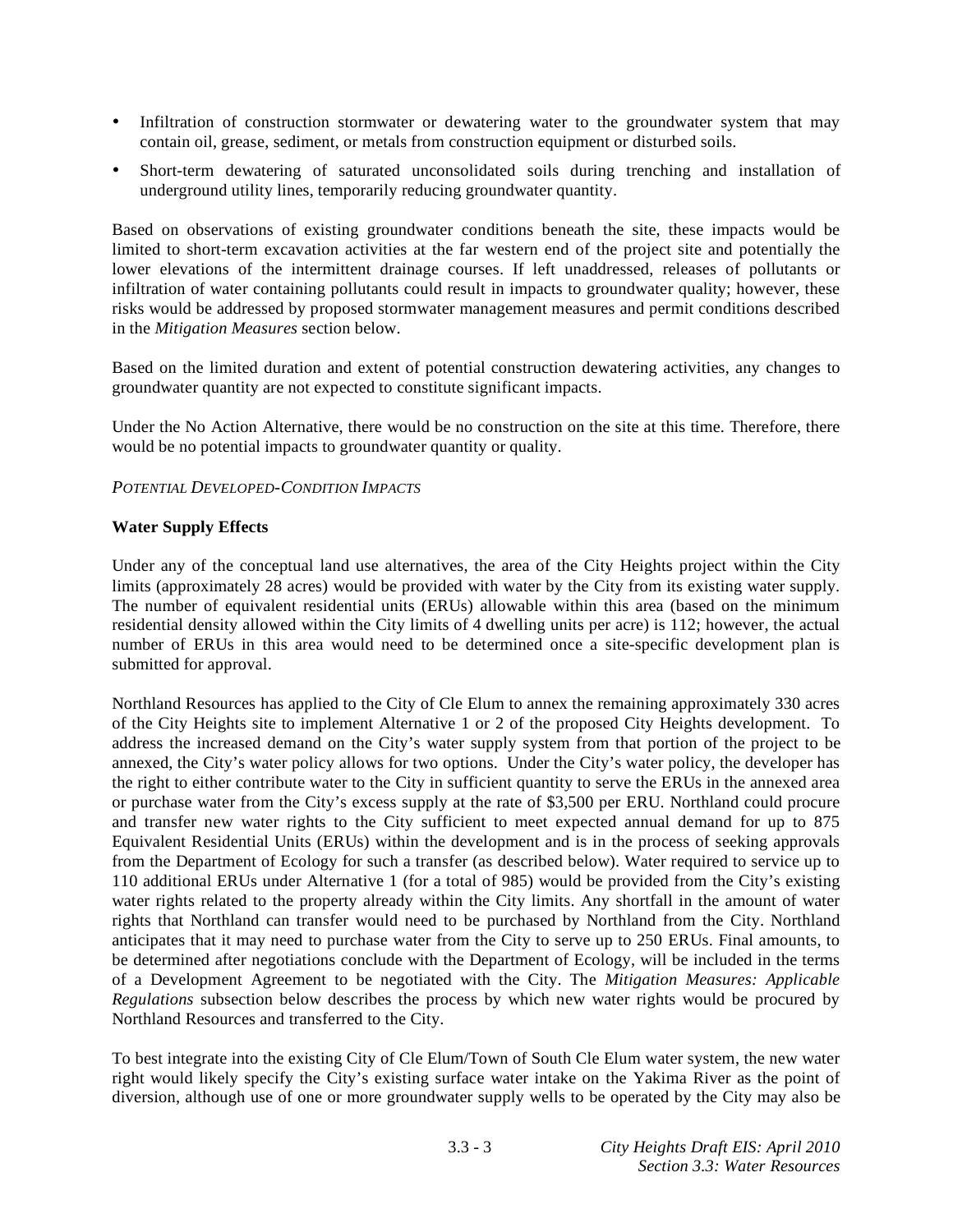considered. Potential well sites include an off-site location north of proposed Development Area I, an onsite location near proposed Development Area E, or other locations to be determined.<sup>1</sup> The water distribution system to be built for the City Heights development would be tied-in to the existing City of Cle Elum water treatment and distribution system although if groundwater wells are utilized, on-site treatment facilities would be utilized instead of the City's treatment plant.

Under Alternative 3A or 3B, water supply for the City Heights development could be provided through independent Group A community water systems operating with water right permits, or by individual water right permit-exempt wells. Because the bedrock underlying the site produces relatively small quantities of water, it is expected that multiple wells to be completed throughout the site would be required to meet the residential demands of either of these alternatives.

On July 31, 2009, the Washington Department of Ecology adopted an emergency rule (Chapter 173-539A WAC) imposing a temporary moratorium on new permit-exempt wells in upper Kittitas County, including the Cle Elum area, pending completion of a groundwater study to evaluate impacts of exemptwells on surface water flows in the Yakima River. Any property with a building permit issued after July 16, 2009 is subject to the rule. Under the rule, new permit-exempt wells are now required to be "waterbudget-neutral." This rule may be modified in the future to remove the moratorium.

The *Mitigation Measures: Applicable Regulations* subsection below describes the process by which new water rights or authorization to use permit-exempt wells would be obtained. The process for achieving water-budget-neutral use of groundwater wells is also described in the same subsection.

## **Sewage Disposal Effects**

 $\overline{a}$ 

There are three potential methods of physically handling wastewater from the City Heights project. With any of the build alternatives, wastewater from City Heights could be incorporated into the existing Cle Elum wastewater collection and treatment system (a "Public System" option); however, for Alternatives 3A or 3B, the City would need to agree to provide sewer service to a project in the UGA but outside the City limits (except for the 28 acres of the City Heights property already within the City limits).<sup>2</sup> For Alternatives 1, 2 or 3A, wastewater could be treated with an on-site Membrane Bioreactor (MBR) plant, with the treated effluent potentially utilized for seasonal on-site irrigation, and the remainder discharged to the Yakima River (an "MBR System" option). For Alternatives 3A or 3B, an additional option could be to treat wastewater in on-site sewage disposal systems constructed on the site (an "On-Site Sewage Disposal Systems" option). These options are described in Draft EIS Chapter 2, Section 2.9.3, and in Chapter 3, Section 3.18.2. Either sewage collection and treatment option (Public System or MBR System) would result in no impacts to groundwater quantity or quality. If Alternative 3A or 3B is selected for implementation, and if On-Site Sewage Disposal Systems were the option selected for wastewater treatment and disposal, the volume of wastewater generated for disposal in drainfield systems would range from approximately 192,834 gallons per day (gpd) with Alternative 3A to approximately103,758 gpd with Alternative 3B. This could have a significant effect on groundwater quantity, and depending on how well maintained these systems were, could have an effect on groundwater quality over time if system failure were to occur. Potential impacts to groundwater quality (over time) may include discharges of nutrients (nitrates and phosphates) and bacterial contaminants that would migrate to groundwater.

<sup>1</sup> If an off-site well location is selected, provisions will be made for City access for operation and maintenance.

<sup>2</sup> Until such time as the City adopts a policy in the Capital Facilities Element of its Comprehensive Plan that specifies when and where urban services (such as water and sewer) will be available within the UGA, it cannot be assumed that the City could or would provide urban services to the 330 acres of City Heights as long as this area remains outside the City limits. For this reason, the EIS assumes that Alternative 3A or 3B would be served by septic systems and wells.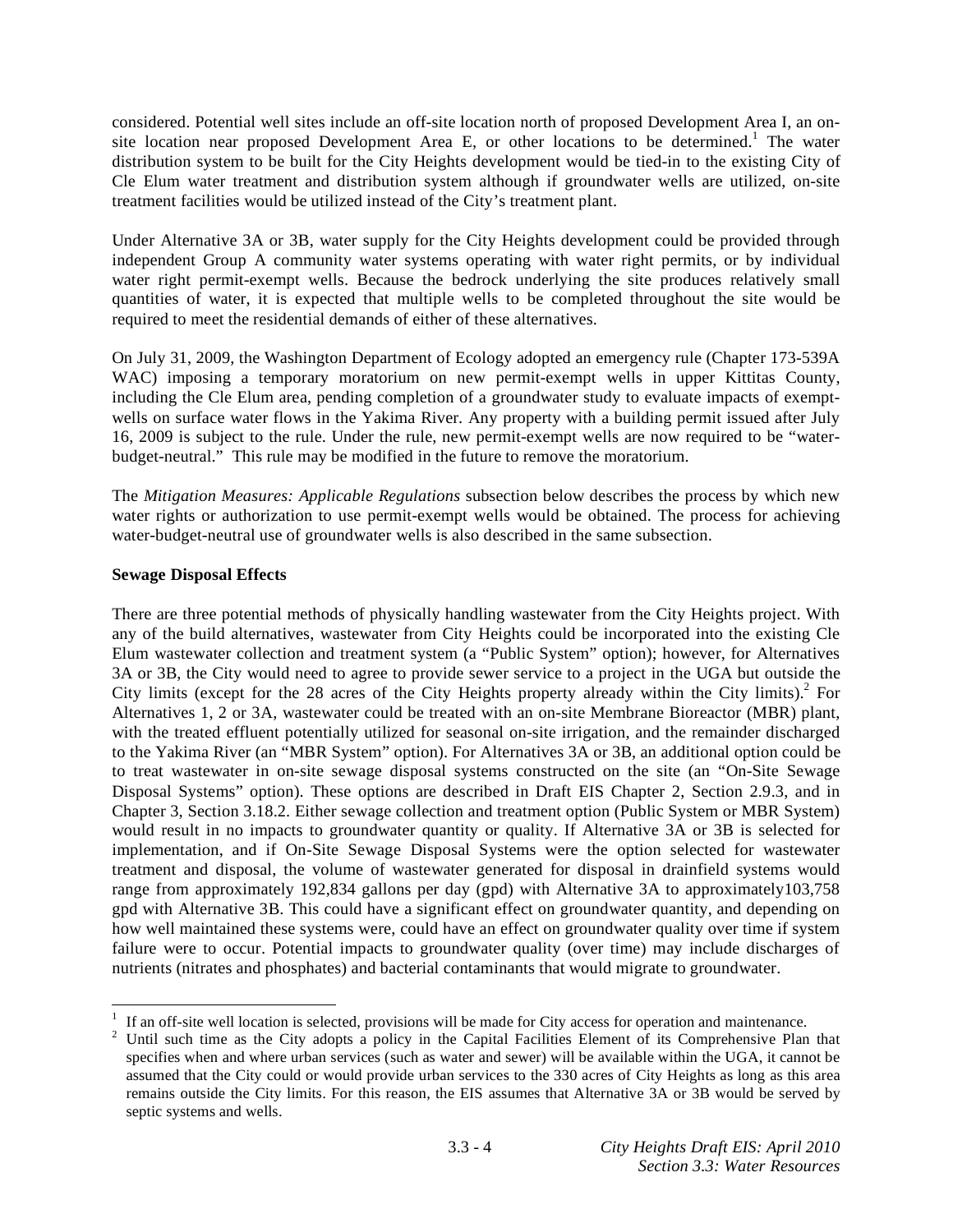There would be no new potential impacts to groundwater quantity or quality associated with the No Action Alternative. Informal use of the site by all-terrain vehicles (ATVs) and use of the power line easements by PSE and BPA maintenance vehicles would continue, and could result in occasional minor spills or discharges of petroleum products that could infiltrate to shallow groundwater. These unintentional discharges (if any) would be unlikely to reach a level of significant adverse impact.

### **Stormwater Effects**

The following potential impacts to groundwater quantity and quality could occur in the developed condition of whichever conceptual land use alternative is selected to implement the City Heights project:

- Increased impervious surface area (e.g., structures, roads, parking areas and sidewalks) would generate an increased volume stormwater runoff which, if not infiltrated, could reduce infiltration and affect groundwater quantity.
- Stormwater from developed areas, if not treated prior to infiltration, may contain petroleum product residues, sediment, metals, pesticides, herbicides, or fertilizers that would have the potential to impact groundwater quality.

As previously described in the *Affected Environment* section, the groundwater recharge rate through the low-permeability bedrock underlying the City Heights site is expected to be low; therefore, changes in recharge due to the addition of impervious surfaces on the site are not expected to reduce groundwater availability to the point where it would constitute a significant adverse impact. Infiltration of stormwater runoff from pollutant-generating surfaces (e.g., roads and parking areas) could impact groundwater quality. These potential impacts would be addressed by the proposed stormwater management system and compliance with applicable regulations and permit conditions described in Draft EIS Section 3.18.3.

The quantity of pollutants generated in stormwater runoff would be higher in proportion to the higher development densities with Alternative 1 (985 dwelling units and 20,000 square feet of neighborhood commercial space), Alternative 2 or 3A (875 dwelling units and 40,000 square feet of neighborhood commercial space). On the other hand, the higher-density alternatives would have a coordinated stormwater management system to address these effects. The lower density of Alternative 2 or 3A would likely result in marginally less impervious surface area than Alternative 1 with a corresponding reduction in potential impacts to groundwater quantity and quality. The potential impacts of Alternative 3B (approximately 500 single-family detached homes developed under multiple ownerships within the County) cannot be compared to the other alternatives with certainty except to say that several uncoordinated rural utility systems on the site could have the potential for less attention to maintenance and could therefore result in potential adverse impacts to groundwater quality over time.

## *MITIGATION MEASURES*

## **Water Supply Effects**

*Mitigation Measures Included in the Development Proposal*. The City Heights proposal includes two options for a "water budget neutral" approach to the provision of water supply to Alternative 1, 2, or 3A of the development. These are described below under Applicable Regulations. Proposed development under Alternatives 1 or 2 would incorporate low-flow faucets, toilets and similar fixtures to minimize domestic water supply requirements.

*Applicable Regulations for Water Supply Effects*. Surface water rights in Washington State are governed under Chapter 90.03 Revised Code of Washington (RCW), and groundwater rights are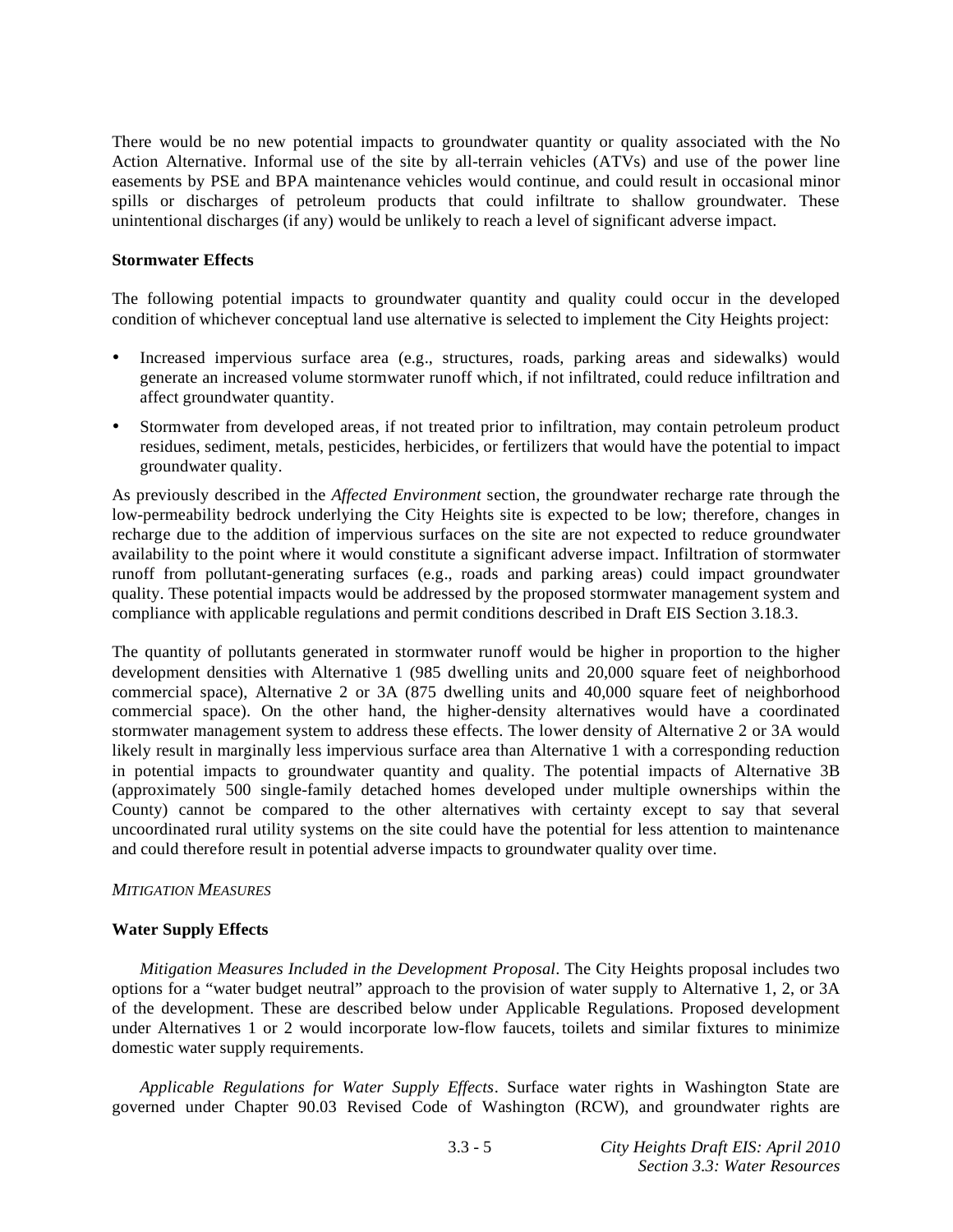governed under Chapter 90.44 RCW. A new water right can be issued only if the Washington Department of Ecology (Ecology) determines that: 1) water is available for appropriation, 2) the appropriation would not impair other senior water rights, 3) the proposed use is a beneficial use, and 4) the appropriation would not be detrimental to the public interest. Due to historic water shortages, Ecology has determined that water is no longer available for appropriation in the Yakima Basin without mitigation of the effects on flows in the Yakima River.

 In addition to the statutory requirements, water rights in the Upper Yakima Basin are managed based on forecasts of surface water quantities available to meet out-of-stream and in-stream needs in the Yakima Basin. These forecasts, referred to as Total Water Supply Available (TWSA), are performed by the U.S. Bureau of Reclamation on at least a monthly basis during the irrigation season (mid-April through mid-September), and are used to determine whether sufficient water is available to meet projected demands, including irrigation diversions and instream flow targets. Not all demands can be met in water-short years. Under the terms of a 1945 Consent Decree issued by the District Court of Eastern Washington, water rights with a priority date earlier than May 10, 1905 are not subject to regulation based on TWSA, while water rights with a May 10, 1905 or later priority date are subject to partial or full curtailment of water use in water-short years.

 Northland Resources has filed an application with Ecology for a new water right sufficient to provide year-around water supply to 875 ERUs on the City Heights property. Under Alternative 1 or 2, this water right would then be transferred to the City of Cle Elum to serve the additional demand from the City Heights development. Under Alternative 3A (development within the County under single ownership), water would not be provided to the development by the City. The water right requested from Ecology would instead authorize use of on-site or nearby off-site wells to supply the City Heights development. Ecology will consider impacts to other potentially affected water users in the area as part of their approval process for new wells to be used to serve City Heights.

 In order to receive a new water right in the Yakima Basin, the new appropriation must be "waterbudget-neutral," and therefore must include a plan for mitigating the consumptive use. One way to mitigate the proposed appropriation would be by placing into the State's Trust Water Right Program an existing water right with an equivalent amount of consumptive use (Chapter 173-539A WAC). Northland Resources currently controls several existing surface water rights for seasonal irrigation that it intends to transfer to the Trust Water Right Program to offset the consumptive use impacts of the requested new water right during the irrigation season. In addition, Northland Resources also proposes to mitigate the consumptive use of water associated with the City Heights development during the non-irrigation period through release of stored water. The water rights held by Northland Resources all have pre-1905 priority dates, and therefore are not subject to curtailment under TWSA management. As a result, new water rights with consumptive use offset by the pre-1905 irrigation water rights would also not be subject to curtailment.

 Alternative 3B that would involve development within the County could rely on water right permitexempt wells, rather than a new water right, to provide water supply. Under Ecology's temporary moratorium on new permit-exempt wells in Upper Kittitas County (Chapter 172-539A WAC), use of these wells would require a plan for mitigating the consumptive use, in order to remain "water-budgetneutral."

 If the No Action Alternative were selected, there would be no development on the site in the nearterm, and therefore no consumptive use of groundwater.

*Other Possible Mitigation Measures for Water Supply Effects*. If development were to occur under Alternative 3A or 3B, the developer could be encouraged to incorporate low-flow faucets, toilets and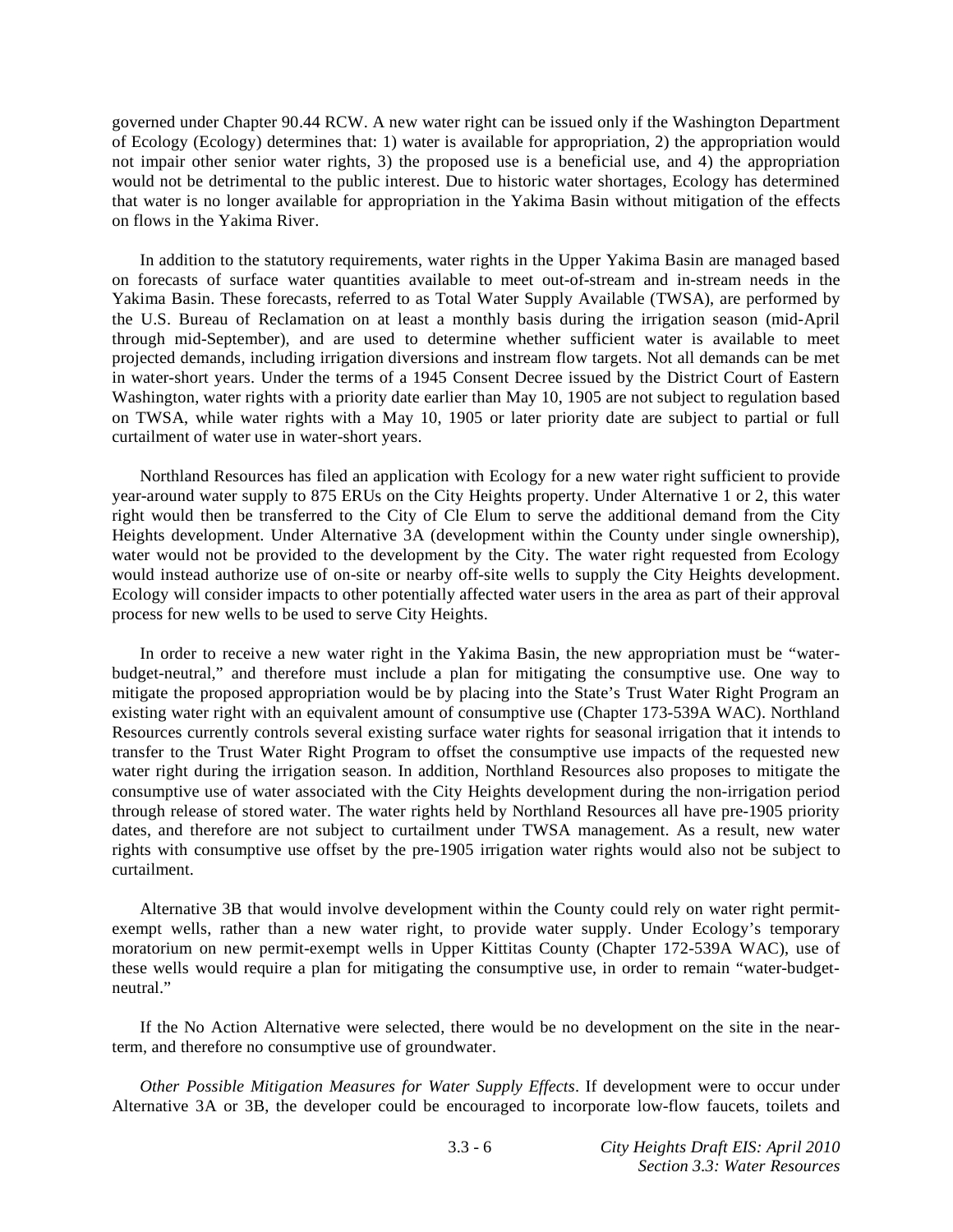similar fixtures to minimize domestic water supply requirements. Under any alternative, the developer could be encouraged to include in the Covenants, Conditions & Restrictions (CC&Rs) of the development a preference for xerophytic landscaping; i.e., plantings that would require minimal irrigation in the arid climate of Upper Kittitas County.

### **Sewage Disposal Effects**

*Mitigation Measures Included in the Development Proposal*. No mitigation measures for groundwater quantity or quality would be required for a wastewater collection and treatment option to serve Alternative 1, 2, or 3A (i.e., a Public System Option, or MBR System Option). If Alternative 3A or 3B were selected for implementation, and if on-site sewage disposal systems were selected as the means for wastewater treatment, these systems would be sited, designed, constructed, and maintained in accordance with all applicable State and local regulations to assure proper function. Due to the residential density of Alternative 3A, community on-site sewage disposal systems to serve this alternative would be maintained by a management entity approved by Kittitas County.

*Applicable Regulations for Sewage Disposal Effects*. Regulations that apply to the design, construction, and operation of the sewage disposal and treatment options being considered for the City Heights development are described in Draft EIS Section 3.18.2.

 If Alternative 3A or 3B were selected for implementation, and if on-site sewage disposal systems were to be used for wastewater treatment, Kittitas County would require compliance with Chapter 246- 272A of the Washington Administrative Code (WAC). This chapter regulates the location, design, installation, operation, maintenance and monitoring of on-site sewage disposal systems to protect public health and limit discharges of pollutants.

*Other Possible Mitigation Measures for Sewage Disposal Effects*. No additional mitigation recommendations were identified for potential groundwater effects due to the sewage collection, treatment and disposal options being considered for the project.

#### **Stormwater Effects**

*Mitigation Measures Included in the Development Proposal*. Construction contractors would be required to comply with applicable State and local regulations and permit requirements (described below) to mitigate potential construction-related impacts to groundwater quantity or quality.

 Potential impacts to groundwater quantity due to reduced recharge in the developed-condition of the site would be offset in part or in whole by the following features of the Planned Mixed-Use development:

- The open space proposal under Alternative 1, 2 or 3A would retain approximately 43 to 45 percent in a condition where the natural process of groundwater recharge would continue to occur.
- To the extent that parks and residential landscaping are irrigated, this would locally increase groundwater recharge.
- The on-site stormwater infiltration proposal would increase groundwater recharge due to the increased volume of runoff from the developed condition of the site

*Applicable Regulations for Stormwater Effects*. Under either City or County stormwater regulations applicable to conceptual land use alternatives 1, 2, 3A or 3B, new development would be required to comply with the Washington Department of Ecology (Ecology) 2004 *Stormwater Management Manual for Eastern Washington* (SWMMEW). Potential groundwater quality impacts related to stormwater can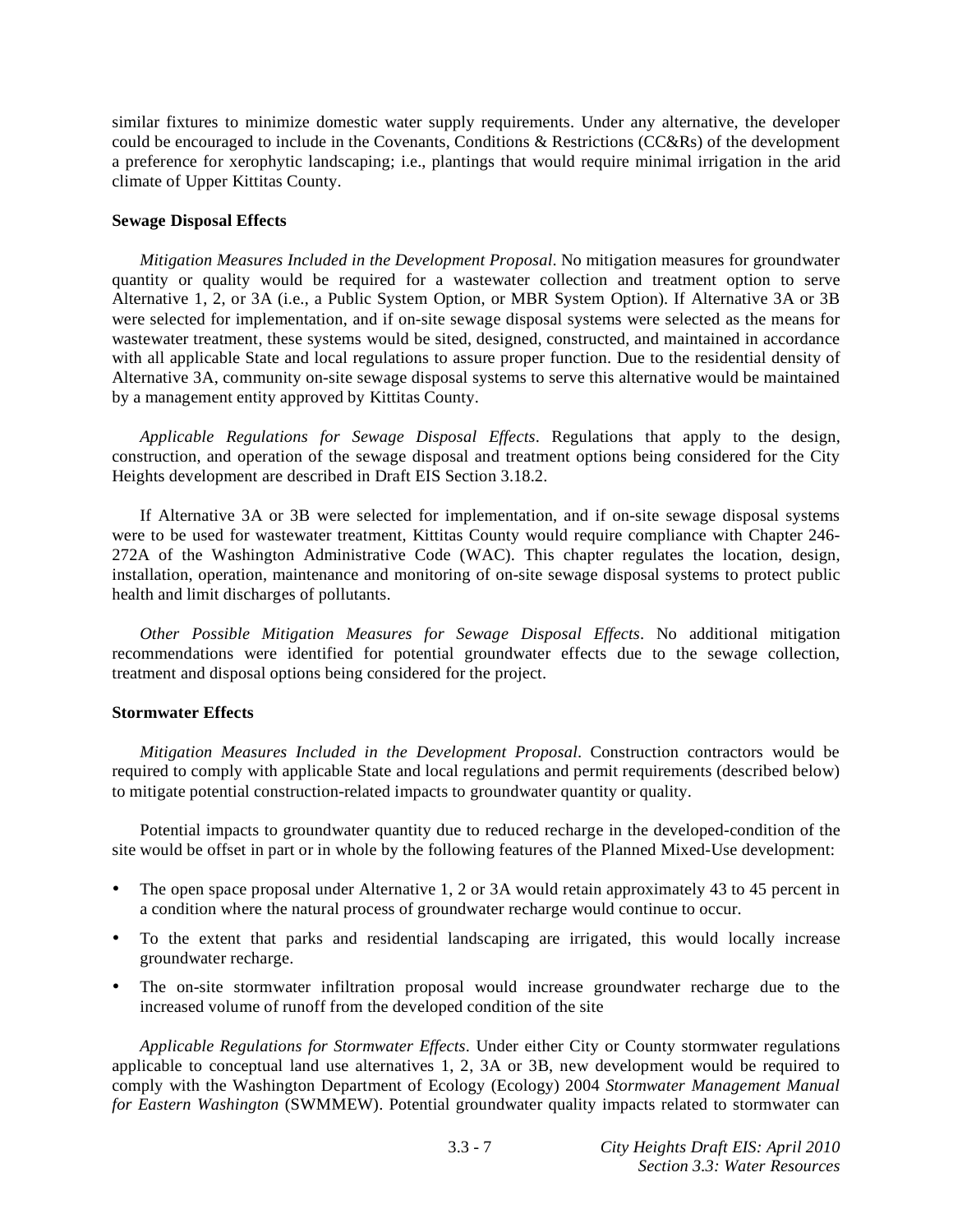be effectively mitigated by implementing the runoff treatment and source control Best Management Practices (BMPs) outlined in the Ecology Manual. The intent of source control BMPs is to prevent stormwater from becoming contaminated by reducing the potential for exposure to pollutants. Runoff treatment BMPs are designed to remove pollutants by gravity settling, filtration, biological uptake and/or soil adsorption. Application of appropriate BMPs to stormwater runoff prior to infiltration would be expected to mitigate potential impacts to groundwater quality.

 Project construction activities will be required to comply with the conditions of a National Pollutant Discharge Elimination System (NPDES) Construction Stormwater Permit administered by the Washington Department of Ecology if stormwater or dewatering water is discharged to surface waters of the State. The purpose of the NPDES permit is to protect surface water and groundwater quality from construction-related pollutant discharges. Best management practices (BMPs) required under this permit that would mitigate potential construction-related water quality impacts to groundwater include:

- Cover, contain, and protect from vandalism all chemicals, liquid products, petroleum products, and other materials that have the potential to pose a threat to human health or the environment.
- Provide secondary containment for on-site fueling tanks.
- Clean surfaces immediately after any spill has occurred.
- Perform on-site maintenance, fueling, and repair of heavy equipment and vehicles using spill prevention and control measures.

If Alternative 1 or 2 is selected, the City would conservatively assume that the 330 acres of the site presently outside the City limits are within an aquifer recharge area, and would designate it as such upon annexation. Cle Elum Municipal Code (CEMC) Title 18, Section 18.01.140 specifies design standards for the protection of aquifer recharge areas that may be interpreted to apply to Alternative 1 or 2 of the City Heights development, as follows:

*A. The City should establish land use intensity limitations, particularly residential, in accordance with the availability of City sewer and water services. Cluster development is also encouraged*.

This design standard could bring into question rural utility services that might be introduced with Alternative 3A or 3B, except that these alternatives would be developed under Kittitas County jurisdiction and therefore not subject to regulation under the Cle Elum Municipal Code. Kittitas County does not place the City Heights site within a designated aquifer recharge area (KCC Chapter 17A.08).

*B. The City prohibits the disposal of hazardous materials (materials listed by the Washington State Department of Ecology, Kittitas County Health Department, and Kittitas County Solid Waste Department) within aquifer recharge areas*.

No hazardous materials disposal is proposed as an element of the City Heights Planned Mixed-Use development.

*C. Agricultural activities, including commercial and hobby farms, are encouraged to incorporate best management practices concerning animal keeping, animal waste disposal, fertilizer use, pesticide use, and stream corridor management*.

The City Heights proposal does not include any agricultural activities. Best management practices concerning the disposal of domestic pet wastes and the use of fertilizers and pesticides can be specified in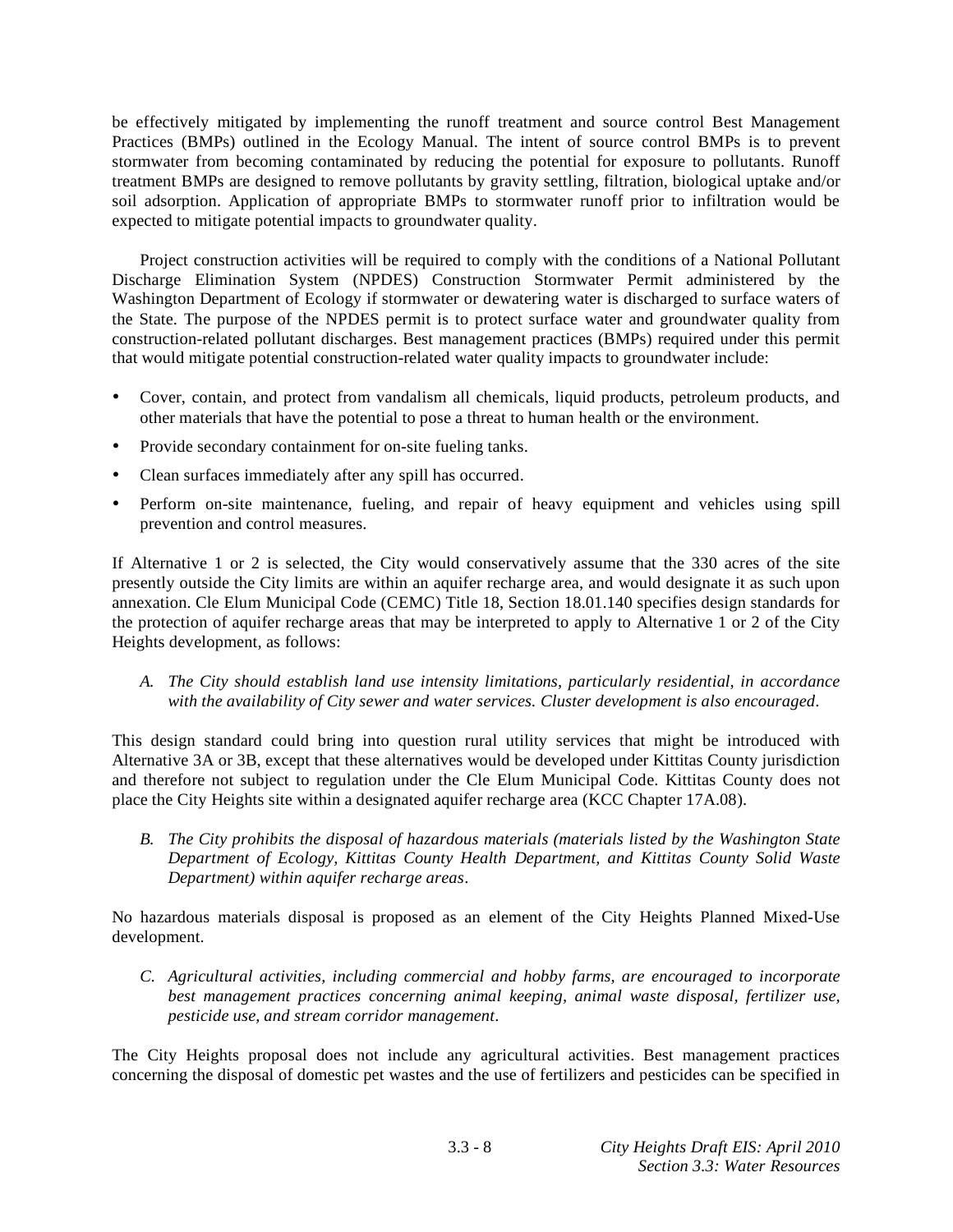the Covenants, Conditions and Restrictions (CC&Rs) of the development to be enforced by the Homeowner's Association.

*D. Fertilizer and pesticide management practices of schools, parks, and other nonresidential*  facilities that maintain large landscaped areas should be evaluated in relation to best *management practices as recommended by the Washington State University Cooperative Extension Service.* 

Best management practices for the use of fertilizers and pesticides in parks proposed within City Heights can also be specified in the CC&Rs for the development. No schools or other nonresidential facilities that would maintain large landscaped areas are proposed within the City Heights development.

*E. Within aquifer recharge areas, subdivisions, short plats, and other divisions of land shall be evaluated for impacts to ground water quality (including, as needed, evaluation of nitrate loading)*.

If Alternative 1 or 2 is selected for implementation, the City of Cle Elum may impose conditions for the protection of groundwater quality.

*F. Requirements that developments and annexations connect to City sanitary sewer and water supply systems*.

Northland Resources, LLC has applied to the City of Cle Elum to annex the City Heights property. If Alternative 1 or 2 is selected for implementation, this development standard would be met.

*G. Underground fuel or storage tanks located within the critical recharge areas shall receive ground water monitoring provisions related to the development to continuously monitor ground water quality. The placement of underground fuel or storage tanks must comply with all applicable state and federal regulations*.

No underground fuel or storage tanks are proposed within the City Heights development.

*Other Possible Mitigation Measures for Stormwater Effects*. If stormwater or dewatering water is infiltrated rather than discharged to surface water, stormwater pre-treatment BMPs (such as gravel filter berms and sediment ponds) could be used to reduce the potential for construction-related impacts to groundwater quality.

 Potential impacts to groundwater quantity from construction dewatering could be minimized by limiting dewatering to summer months when groundwater levels would be lower or not present, or infiltrating dewatering water back to the shallow groundwater system.

## *SIGNIFICANT UNAVOIDABLE ADVERSE IMPACTS*

Provided that construction Best Management Practices are implemented and properly maintained, no significant unavoidable adverse impacts to groundwater quality or quantity would be expected to occur during construction. Site development activities would be subject to inspection by agencies that issue construction permits.

Provided that an on-site stormwater management system is designed, constructed, operated, and maintained in accordance with Ecology's 2004 *Stormwater Management Manual for Eastern Washington*, no significant unavoidable adverse impacts to groundwater quantity or quality would be